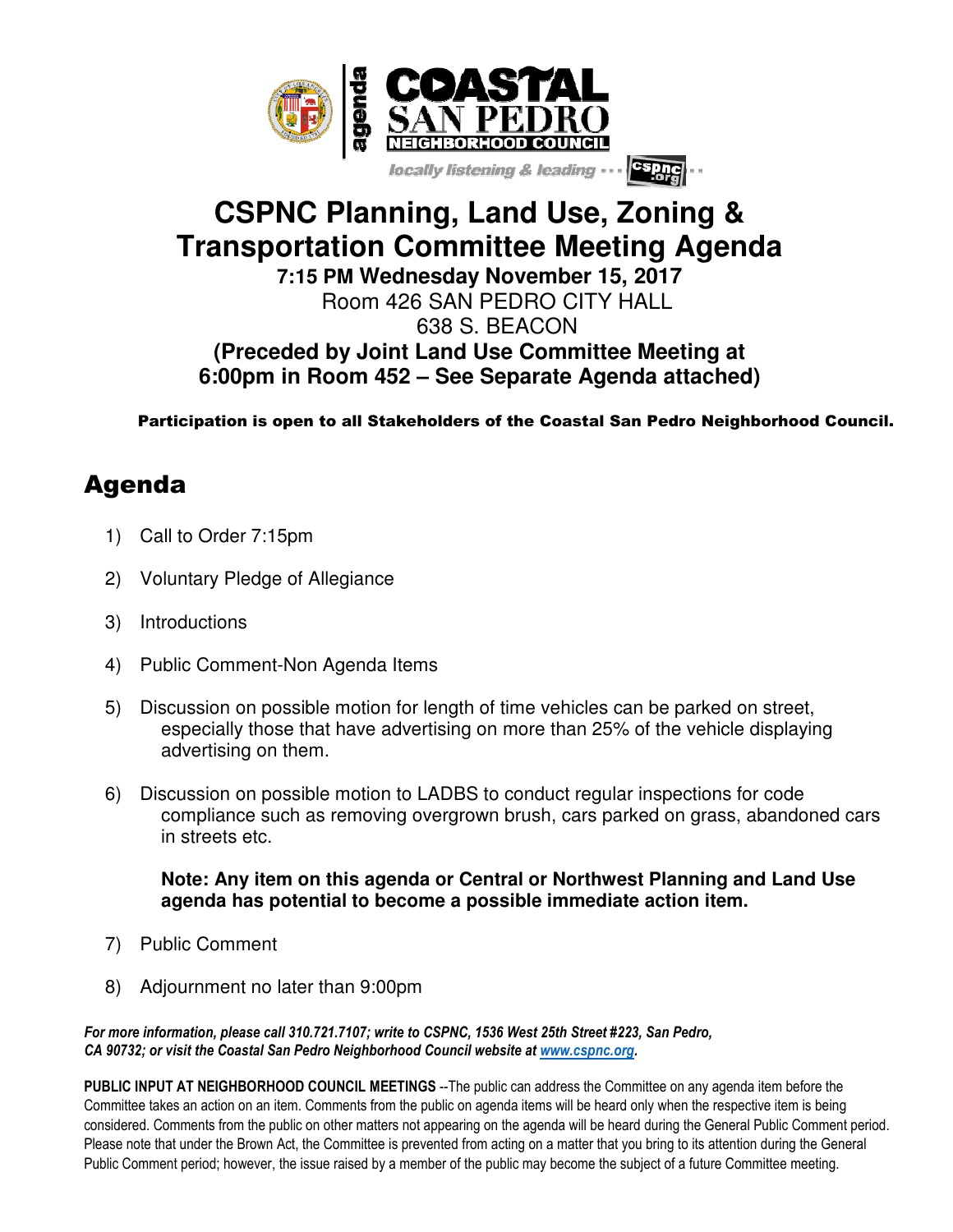**THE AMERICAN WITH DISABILITIES ACT** - As a covered entity under Title II of the Americans with Disabilities Act, the City of Los Angeles does not discriminate on the basis of disability and upon request will provide reasonable accommodation to ensure equal access to its programs, services, and activities. Sign language interpreters, assisted listening devices, or other auxiliary aids and/or services may be provided upon request. To ensure availability of services please make your request at least 3 business days (72 hours) prior to the meeting by contacting the Department of Neighborhood Empowerment at 213.978-1551.

**PUBLIC ACCESS OF RECORDS** – In compliance with government code section 54957.5, non-exempt writings that are distributed to all or a majority of the Board members in advance of a meeting may be viewed at 1840 S Gaffey St, San Pedro, CA 90731, at our website: www.cspnc.org, or at a scheduled meeting. In addition if you would like a copy of any record related to an item on the Agenda, please contact the Coastal San Pedro Neighborhood Council at 310.918.8650.

**PUBLIC POSTING OF AGENDAS** – Coastal San Pedro Neighborhood Council agendas are posted for public review as follows: • 1840 S Gaffey St, San Pedro, CA 90731 • www.cspnc.org • You can also receive our agendas via email by subscribing to L.A. City's Early Noti-cation System at: http://www.lacity.org/government/Subscriptions/NeighborhoodCouncils/index.htm

**RECONSIDERATION AND GRIEVANCE PROCESS:** For information on the Coastal San Pedro Neighborhood Council's process for board action reconsideration, stakeholder grievance policy, or any other procedural matters related to this Council, please consult the CSPNC Bylaws. The Bylaws are available at our Board meetings and our website http://www.cspnc.org

**SERVICIOS DE TRADUCCION --** Si requiere servicios de traducción, favor de avisar al Concejo Vecinal 3 días de trabajo (72 horas) antes del evento. Por favor contacte a the CSPNC Secretary, al 213.978-1551 por correo electrónico board@cspnc.org para avisar al Concejo Vecinal.

#### **Motion:**

Be it resolved, the CSPNC directs the Los Angeles City Council to consider additional city-wide parking restrictions aimed to reduce the use of limited street parking for the purpose of stationary business advertising. Furthermore, the CSPNC proposes these restrictions to include the reduction of the maximum stationary parking time period to twenty-four hours for vehicles that contain signage or vehicle wraps that exceed 25% of the maximum body coverage area, specifically excluding windshields and wheels.

#### **Motion:**

Be is resolved, the CSPNC directs the Department of Building and Safety to conduct a comprehensive drive-by routine inspection of Coastal San Pedro neighborhood homes for compliance with the local ordinances and land use regulations with regards to brush, abandoned cars, cars parked in lawns and other unsightly code violations that serve as a blight to our community and the standards upheld by its stakeholders, along with the assistance of the CSPNC via a list of the most egregious offending properties. Furthermore, this inspection shall be completed within a three month time period at which time the Department of Building and Safety must report back to the CSPNC with its findings and actions.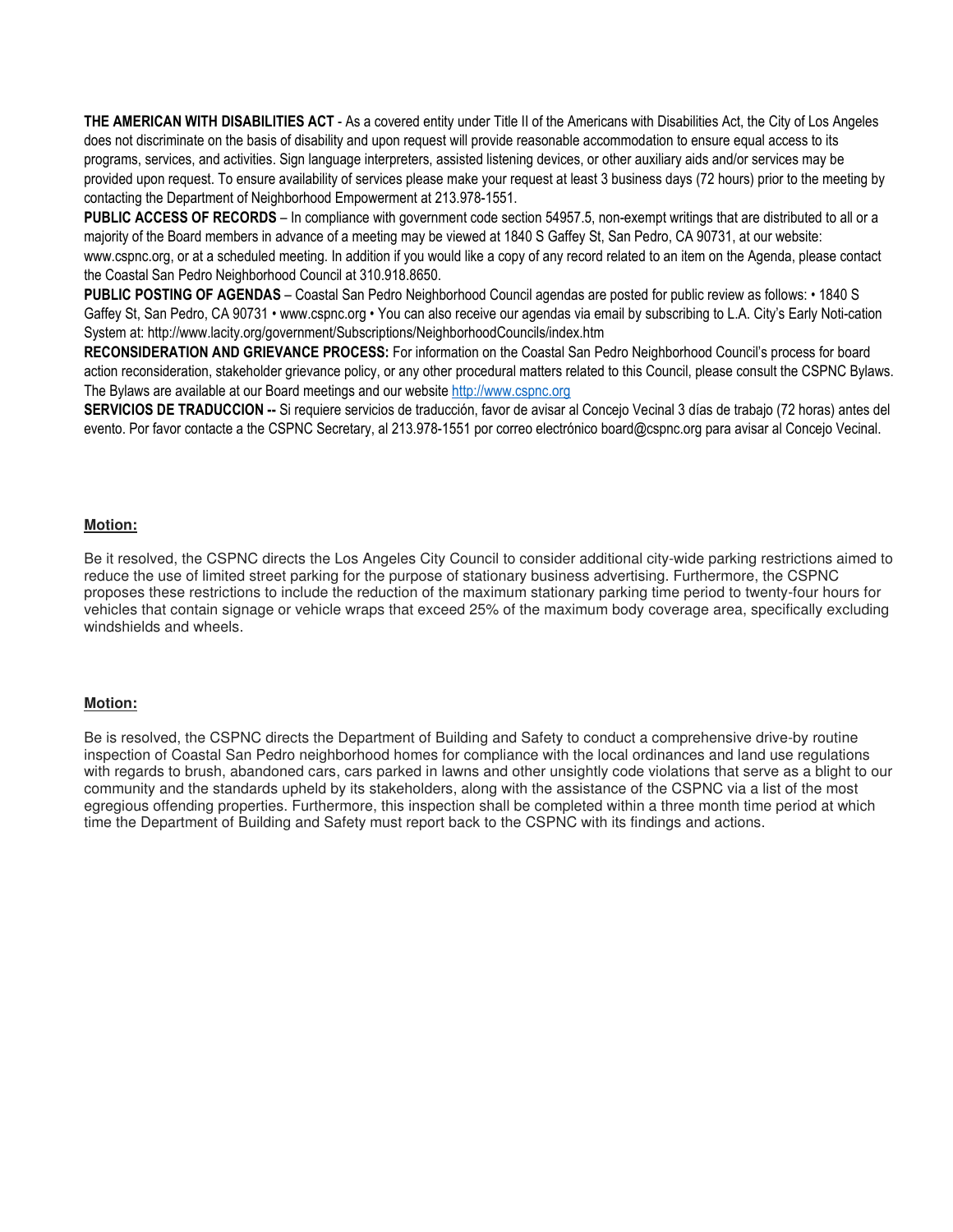

## **JOINT Northwest, Central, and Coastal San Pedro Neighborhood Councils**

**PLANNING AND LAND USE COMMITTEES AND BOARD MEETING 6:00 PM Wednesday November 15, 2017**

Room 452 SAN PEDRO CITY HALL 638 S. BEACON

- 1. Welcome and Introductions
- 2. Quick Updates on Items of Interest to the Committee Diana Nave
- 3. Presentation/Update: Port Town Brewery James Brown
- 4. Consider Proposed Comments regarding proposed streamlining of Alcohol CUBs
- 5. Consider Proposed San Pedro Urban Greening Plan
- 6. Public Comment on Items Not on the Agenda
- 7. Adjourn Next Joint Meeting, Wed December 13, 2017 (NOTE: This is the second Wed).

**Note: Anything on this Agenda Could Result in a Motion**